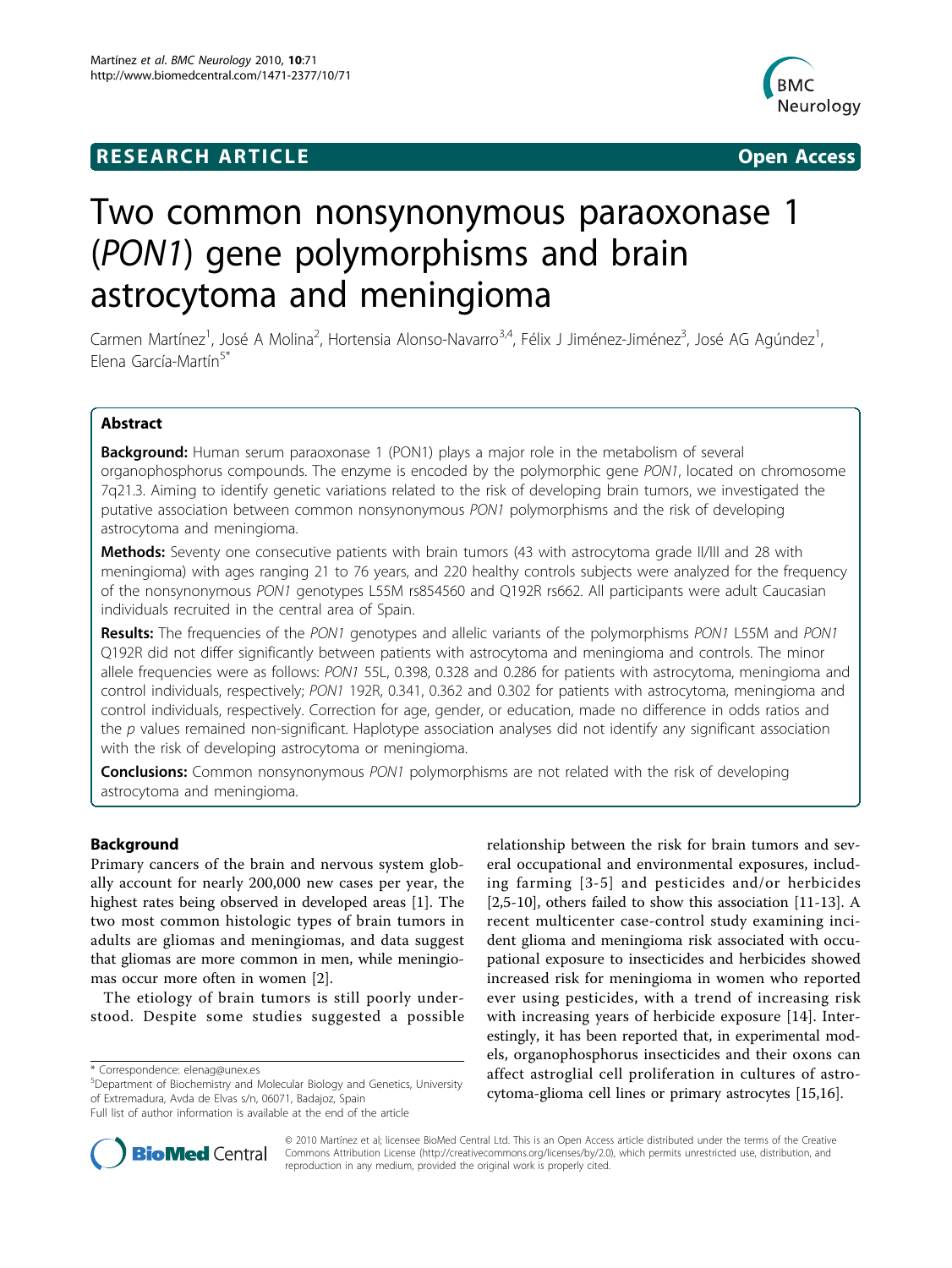Human serum paraoxonase 1 (PON1), a enzyme encoded by the polymorphic gene PON1 on chromosome 7q21.3, is an aryldialkylphosphatase, synthesized mainly in the liver, that plays a major role in the metabolism of several organophosphorus compounds, like some insecticides, neurotoxins, and arylesters [\[17](#page-5-0)]. The high variability in the activity of PON1 has been attributed to several polymorphisms within the gene, as well as physiological and pathological states, dietary and lifestyle factors and environmental chemicals. Two nonsynonymous polymorphisms, a leucine to methionine substitution at position 55 (L55M, rs854560, c.220 T > A according to the GenBank accession number NM 000446) and a glutamine to arginine substitution at position 192 (Q192R, rs662, c.632 A  $>$  G according to the GenBank accession number NM 000446), 8638 bp apart, have been shown to influence PON1 activity [[18-20\]](#page-5-0). The M allele at position 55 causes a decrease in protein stability [[21](#page-5-0)] and the Q allele at position 192 has been associated with decreased metabolic activity for some substrates [[22,23\]](#page-5-0). In the serum, PON1 is associated with high density lipoprotein (HDL), and plays an important role in lipid metabolism as an antioxidant molecule through several mechanisms [\[24](#page-5-0)-[26](#page-5-0)]. In addition, PON1 is implicated in the elimination of carcinogenic lipid-soluble radicals from lipid peroxidation [[27\]](#page-5-0).

Although astrocytoma and meningioma arise from completely different types of cells, it cannot be ruled out that some similar features may be involved in their etiology. In some cases meningiomas can mimic astrocytomas and vice-versa and some studies reported concurrent occurrence of both tumors in the same patient [\[28](#page-5-0)-[35\]](#page-5-0). Moreover, genetic and non-genetic risk factors have been associated with both types of tumors [[36,37\]](#page-5-0). To establish whether *PON1* genotype and allelic variants could be related to the risk of developing brain astrocytoma and/or meningioma, we have compared the prevalence of the PON1-L55M and PON1- Q192R polymorphisms in the PON1 gene, in a group of 71 patients with these brain tumors (43 with astrocytoma grade II/ III and 28 with meningioma), and 220 healty controls.

## Methods

We studied 43 unrelated patients with brain astrocytoma grade II/III (26 men, 17 women; mean ± SD age  $51.7 \pm 17.4$  years) and 28 with brain meningioma (6 men, 22 women; mean  $\pm$  SD age 62.1  $\pm$  11.7 years). The age ranges were 21-68 years for astrocytoma and 27-76 years for meningiomas. All consecutive patients attending the participating hospitals (Hospital Universitario "Doce de Octubre" (Madrid, Spain) and the Hospital Universitario Infanta Cristina (Badajoz, Spain)) between 1997 and 1999 that were diagnosed of astrocytoma grade II/III or brain meningioma were included in

the study, and none was excluded for any reason. Diagnosis was confirmed by histologic analysis in all patients. These patients participated in a previous study by our group [[38](#page-5-0)]. The control group was composed of 220 healthy unrelated Caucasian Spanish individuals (110 men and 110 women, most of them students or staff from the University of Extremadura and from the participating hospitals). The inclusion criteria were the following: age over 18 and lack of all the exclusion criteria. Exclusion criteria were history of neurological, gastrointestinal, liver or renal disease. The control group had a mean age of  $44.5 \pm 12.2$  years.

All the participants were Caucasian Spanish individuals from the central area of Spain, and were included in the study after giving written informed consent. The protocol was approved by the Ethics Committees of the Hospital Universitario "Doce de Octubre" (Madrid, Spain) and the Hospital Universitario Infanta Cristina (Badajoz, Spain).

A 10 mL venous blood sample was obtained from each individual, collected in EDTA tubes and stored at -80°C until analysis. Genomic DNA was isolated from leukocytes by means of standard procedures. PON1 genotyping was carried out by TaqMan assay designed to detect the following SNPs: PON1 L55M, rs854560 and Q192R, rs662 (C\_\_\_2259750\_20 and C\_\_\_2548962\_20, respectively, Applied Biosciences Hispania, Alcobendas, Madrid, Spain). The detection was carried out by qPCR in a Eppendorf realplex thermocycler by using fluorescent probes. The amplification conditions were as follows: After a denaturation time of 10 min at 96°C, 45 cycles of 92°C 15 sec 60°C 90 sec were carried out and fluorescence was measured at the end of every cycle and at endpoint. All samples were determined by triplicate and genotypes were assigned both, by the gene identification software (RealPlex 2.0, Eppendorf) and by analysis of the reference cycle number for each fluorescence curve, calculated by the use of CalQPlex algorithm (Eppendorf). For every polymorphism tested, genomic DNA of twenty individuals carrying no mutations, twenty heterozygotes and twenty homozygotes were analyzed, by amplification-restriction as described elsewhere [\[39](#page-5-0)-[41\]](#page-5-0) and in all cases the genotypes fully corresponded with those detected with fluorescent probes.

The intergroup comparison values and the significance of the gene-dose effect were calculated by using the chisquare test or the Fisher's exact test when appropriate. Logistic regression was performed to verify that age, gender or education did not modify the odds ratios. Statistical analyses were performed using the SPSS 15.0 for Windows (SPSS Inc., Chicago, Illinois, USA). The patient's sample size was determined from allele frequencies observed for healthy individuals with a genetic model analyzing the frequency for carriers of the disease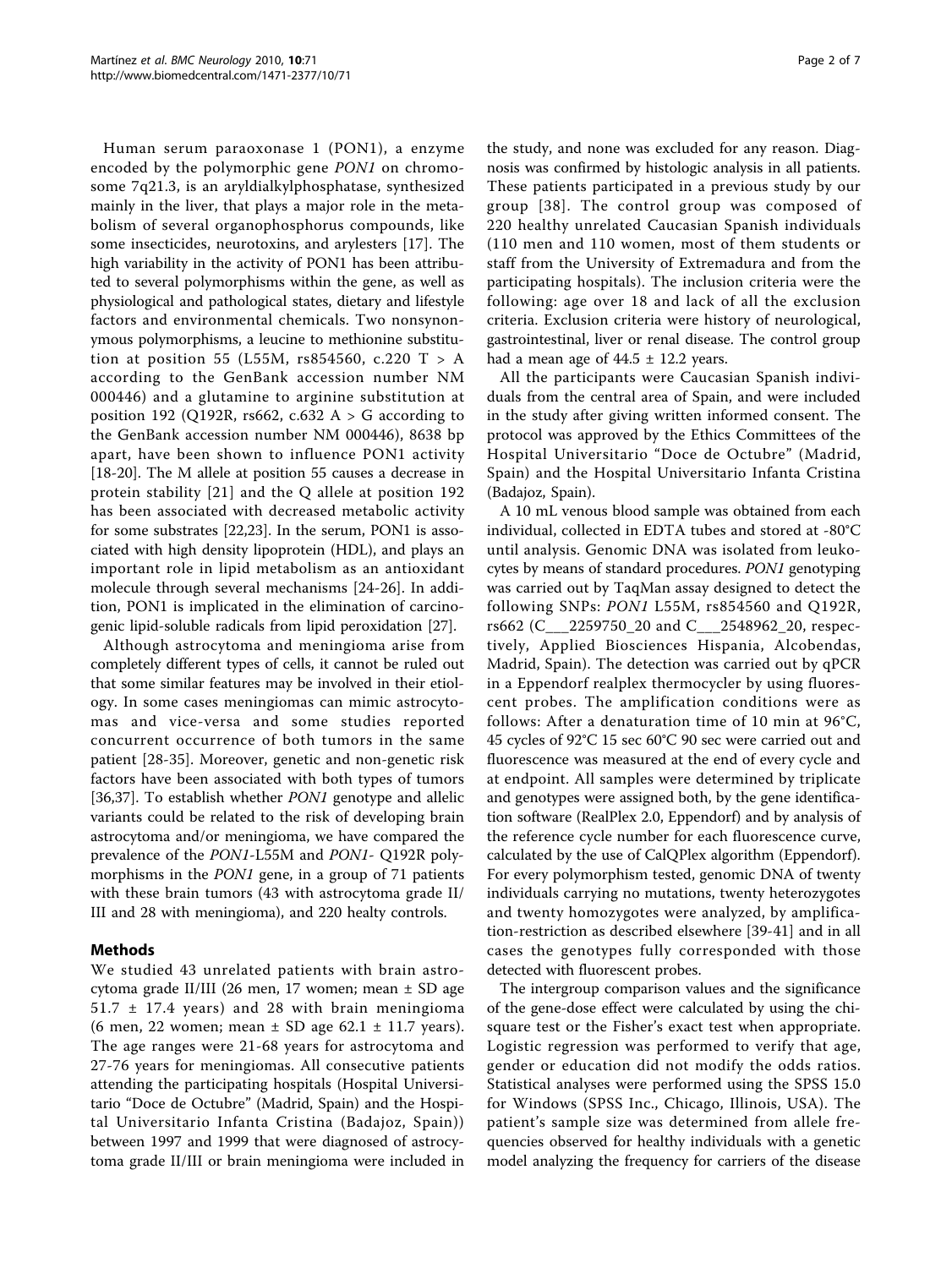gene. Hardy-Weinberg equilibrium (HWE) was analyzed with the DeFinetti program [\(http://ihg2.helmholtz](http://ihg2.helmholtz-muenchen.de/cgi-bin/hw/hwa1.pl)[muenchen.de/cgi-bin/hw/hwa1.pl](http://ihg2.helmholtz-muenchen.de/cgi-bin/hw/hwa1.pl)). Haplotype reconstruction was carried out using the program PHASE v2.1.1 with the default model for recombination rate variation [[42\]](#page-5-0). Seven independent runs with 1000 iterations, 500 burn-in iterations and a thinning interval of 1 were performed as described elsewhere [[43\]](#page-5-0). Association tests were carried out with the software package PLINK [\[44](#page-5-0)].

## Results

No departures from HWE were observed. The  $p$  values (Pearson) for HWE departures were as follows: PON1 L55M: cases, p = 0.620, controls, 0.142; PON1 Q192R: cases,  $p = 0.962$ , controls,  $p = 0.544$ . The frequencies of PON1 genotypes and PON1 alleles in patients with brain tumors did not differ significantly from those of controls, both considering astrocytoma plus meningioma cases (Table 1), or astrocytoma and meningioma separately (Table [2](#page-3-0)). Different genetic models were used to test the genotypic associations. For overall patients the results for association tests for the PON1 L55M polymorphism were as follows: Genotypic test,  $p = 0.879$ ; trend test,  $p = 0.691$ , dominant model,  $p = 0.847$ , recessive model  $p = 0.612$ . Regarding the results for association tests for the PON1 Q192R polymorphism in overall patients were: Genotypic test,  $p = 0.542$ ; trend test,  $p =$ 0.282, dominant model,  $p = 0.279$ , recessive model  $p =$ 0.567. For astrocytoma patients the results for association tests for the PON1 L55M polymorphism were as follows: Genotypic test,  $p = 0.989$ ; trend test,  $p = 0.886$ , dominant model,  $p = 0.884$ , recessive model  $p = 0.932$ . Regarding the PON1 Q192R polymorphism, the association test results were: Genotypic test,  $p = 0.727$ ; trend test,  $p = 0.465$ , dominant model,  $p = 0.424$ , recessive model  $p = 0.778$ . For meningioma patients the results for association tests for the PON1 L55M polymorphism were as follows: Genotypic test,  $p = 0.605$ ; trend test,  $p = 0.386$ , dominant model,  $p = 0.605$ , recessive model  $p = 0.323$ . Regarding the *PON1* Q192R polymorphism, the association test results were: Genotypic test,  $p = 0.649$ ; trend test,  $p = 0.353$ , dominant model,  $p = 0.395$ , recessive model  $p = 0.524$ . We tested also the frequencies for haplotypes and the P values for overall patients, astrocytoma patients and meningioma patients, respectively, were as follows: PON1 55L+192Q, 0.648, 0.945 and 0.384; PON1 55L+192R, 0.568, 0.721 and 0.557; PON1 55M+192Q, 0.560, 0.472 and 0.936; PON1 55M+192R, 0.291, 0.515 and 0.318.

Correction for age, gender, or education, made no difference in odds ratios and the p values remained non-significant.

## **Discussion**

The brain is partially protected from chemical insults by a physical barrier mainly formed by the cerebral microvasculature, which prevents penetration of hydrophilic molecules into the cerebral extracellular space [[45\]](#page-5-0). However, several drugs and environmental pollutants, including organophosphorus insecticides or other xenobiotics could reach the brain. This organ possesses an enzymatic equipment able to metabolize xenobiotics, like an entirely functional cytochrome P450 mono-oxygenase system in rodents and humans that would metabolise xenobiotics resulting in the formation of reactive and toxic metabolites in the neuronal cells [\[46](#page-5-0)]. Present mainly in the liver and blood, PON1 should hypothetically act as a detoxifying enzyme at this level, causing the hydrolysis of the acetylcholinesterase-inhibiting

Table 1 PON1 genotype and allelic variants of patients with brain tumor (BT) and healthy volunteers

|                  | BT PATIENTS ( $N = 73$ , 146 chromosomes) | CONTROLS ( $N = 220$ , 440 chromosomes) | OR (95% CI); P                           |
|------------------|-------------------------------------------|-----------------------------------------|------------------------------------------|
| <b>GENOTYPES</b> |                                           |                                         |                                          |
| PON1 55 Leu/Leu  | 11 (15.1) [6.9-23.3]                      | 38 (17.3) [12.3-22.3]                   | $0.85$ (0.41-1.75); $0.662$ <sup>1</sup> |
| PON1 55 Leu/Met  | 32 (43.8) [32.5-55.2]                     | 94 (42.7) [36.2-49.3]                   |                                          |
| PON1 55 Met/Met  | 30 (41.1) [29.8-52.4]                     | 88 (40.0) [33.5-46.5]                   | $1.05$ (0.61-1.79); 0.869 <sup>2</sup>   |
| PON1 192 Gln/Gln | 31 (42.5) [31.1-53.8]                     | 109 (49.5) [42.9-56.2]                  | $0.75$ (0.44-1.28); 0.295 <sup>1</sup>   |
| PON1 192 Gln/Arg | 33 (45.2) [33.8-56.6]                     | 89 (40.5) [34.0-46.9]                   |                                          |
| PON1 192 Arg/Arg | 9 (12.3) [4.8-19.9]                       | 22 (10.0) [6.0-14.0]                    | 1.27 (0.57-2.85); $0.576^2$              |
| <b>ALLELES</b>   |                                           |                                         |                                          |
| PON1 55 Leu      | 54 (37.0) [29.2-44.8]                     | 170 (38.6) [34.1-43.2]                  | $0.93$ (0.63-1.37); 0.722 <sup>3</sup>   |
| PON1 55 Met      | 92 (63.0) [55.2-70.8]                     | 270 (61.4) [56.8-65.9]                  |                                          |
| PON1 192 Gln     | 95 (65.1) [57.3-72.8]                     | 307 (69.8) [65.5-74.1]                  |                                          |
| PON1 192 Arg     | 51 (34.9) [27.2-42.7]                     | 133 (30.2) [25.9-34.5]                  | 1.24 (0.84-1.84); 0.289 <sup>3</sup>     |

The values in each cell represent: number (percentage) and [95% confidence intervals]. <sup>1</sup>The OR was calculated by using the dominant model. <sup>2</sup>The OR was calculated by using the recessive model. <sup>3</sup>The OR was calculated by using the allelic model. Test for trend with the number of variant alleles: PON1 55 Leu/Met:<br>H = 0.0957 df = 1.p = 0.7570; PON1 193 Glp/Arg; H = 1.1416 d H =  $0.0957$  df = 1 p =  $0.7570$ ; PON1 192 Gln/Arg: H = 1.1416 df = 1 p = 0.2853.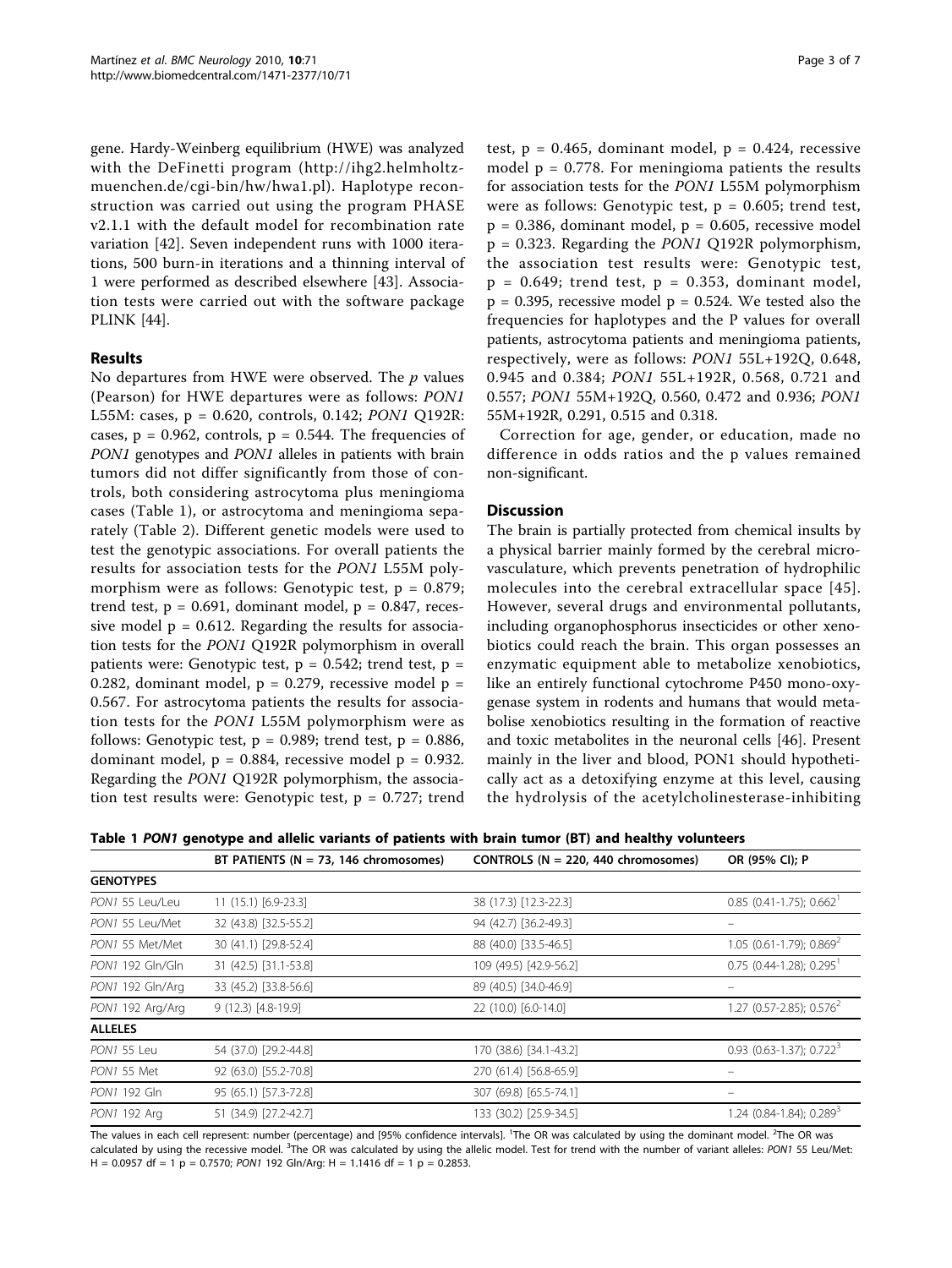|                                     | Astrocytoma ( $N = 44$ , 88<br>chromosomes) | OR (95% CI); P                                   | Meningioma ( $N = 29$ , 58<br>chromosomes) | OR (95% CI); P                              |
|-------------------------------------|---------------------------------------------|--------------------------------------------------|--------------------------------------------|---------------------------------------------|
| <b>GENOTYPES</b>                    |                                             |                                                  |                                            |                                             |
| PON1 55 Leu/Leu 8 (18.2) [6.8-29.6] |                                             | $1.07$ (0.47-2.43);<br>0.885                     | 3 (10.3) [0-21.4]                          | $0.55$ $(0.17 - 1.81)$ ;<br>0.345           |
|                                     | PON1 55 Leu/Met 19 (43.2) [28.5-57.8]       |                                                  | 13 (44.8) [26.7-62.9]                      |                                             |
| PON1 55 Met/<br>Met                 | 17 (38.6) [24.2-53.0]                       | $0.94(0.49-1.82);$<br>$0.866^2$                  | 13 (44.8) [26.7-62.9]                      | $1.22(0.57 - 2.62)$ ;<br>0.619 <sup>2</sup> |
| PON1 192 Gln/<br>Gln                | 19 (43.2) [28.5-57.8]                       | $0.77$ $(0.41 - 1.48)$ ;<br>$0.442$ <sup>1</sup> | 12 (41.4) [23.5-59.3]                      | $0.72$ (0.33-1.56);<br>0.409 <sup>1</sup>   |
| PON1 192 Gln/<br>Arg                | 20 (45.5) [30.7-60.2]                       |                                                  | 13 (44.8) [26.7-62.9]                      |                                             |
| PON1 192 Arg/<br>Arg                | 5 (11.4) [2.0-20.7]                         | $1.15(0.43-3.14);$<br>$0.786^2$                  | 4 (13.8) [1.2-26.3]                        | $1.44(0.48-4.34);$<br>0.531 <sup>2</sup>    |
| <b>ALLELES</b>                      |                                             |                                                  |                                            |                                             |
| PON1 55 Leu                         | 35 (39.8) [29.5-50.0]                       | $1.05(0.66-1.67);$<br>$0.842^{3}$                | 19 (32.8) [20.7-44.8]                      | $0.77$ $(0.44 - 1.38)$ ;<br>$0.386^{3}$     |
| PON1 55 Met                         | 53 (60.2) [50.0-70.5]                       |                                                  | 39 (67.2) [55.2-79.3]                      |                                             |
| PON1 192 Gln                        | 58 (65.9) [56.0-75.8]                       |                                                  | 37 (63.8) [51.4-76.2]                      |                                             |
| PON1 192 Arg                        | 30 (34.1) [24.2-44.0]                       | $1.19(0.74-1.94);$<br>$0.474^{3}$                | 21 (36.2) [23.8-48.6]                      | $1.31$ (0.74-2.31);<br>$0.355^{3}$          |

<span id="page-3-0"></span>Table 2 PON1 genotype and allelic variants of patients with different types of brain tumor

The values in each cell represent: number (percentage) and [95% confidence intervals]. <sup>1</sup>The OR was calculated by using the dominant model. <sup>2</sup>The OR was calculated by using the recessive model. <sup>3</sup>The OR was calculated by using the allelic model. Test for trend with the number of variant alleles: Astrocytoma PON1<br>55 Leu/Met: H – 0.0360 df – 1 p – 0.8496: PON1 192 Glp/Arg: 55 Leu/Met: H = 0.0360 df = 1 p = 0.8496; PON1 192 Gln/Arg: H = 0.5537 df = 1 p = 0.4568. Meningioma PON1 55 Leu/Met: H = 0.5987 df = 1 p = 0.4391; PON1 192 Gln/Arg:  $H = 0.8057$  df = 1 p = 0.3694.

oxons (activated intermediates) of some organophosphorus compounds [[47](#page-5-0),[48](#page-5-0)], decreasing the possible arrive of these compounds to the brain. Several evidences point to pesticides as risk a factor for brain tumors [[49](#page-5-0),[50](#page-5-0)]. PON1 plays a prominent role among the enzymes that prevent or mitigate damage caused by reactive oxygen species. And hence it is conceivable that changes in PON1 activity due to nonsynonymous polymorphisms may modulate the risk to develop brain tumors.

Published evidences make it difficult to determine a priori which PON1 isoform represents a risk factor for the development of brain tumors. Although initial findings point to the PON1-55M and PON1-192Q [[21](#page-5-0)-[23](#page-5-0)], it should be remarked that there exists a differential activity of PON1-192Q genotype towards different substrates [[51\]](#page-5-0). For that reason, besides genotypes, we analyzed all possible haplotypes and diplotype combinations as putative risk factors, and we explored all genetic association models. Our findings did not indicate association of the risk either with genotypes, allele frequencies, haplotypes or diplotypes.

A few previous reports addressed the possible role of PON1 polymorphisms in the risk for brain tumors: Searles-Nielsen et al. observed no main effects or interactions with insecticides for the Q192R and/or L55M SNPs, but suggested that the functional C-108T polymorphism and insecticide exposures may be important

[[52](#page-5-0),[53](#page-5-0)] Kafadar et al. [[54](#page-5-0)] studied PON1-Q192R polymorphism and serum PON1 activity in 42 patients with high grade gliomas, 42 patients with meningioma, and 50 controls. Although they found in both tumor groups decreased PON1 activity when compared with controls, PON1-Q192R genotype and allelic variants did not differ between the study groups. Rajamaran et al. [[55\]](#page-5-0) studied diverse gene polymorphisms related to oxidative response, including the PON1-Q192R polymorphism, in patients with glioma, meningioma, and acoustic neuroma. No association of the PON1-Q192R polymorphism with the risk of developing any of these tumors was identified.

In the present study we found no significant differences either in PON1-55 or PON1-192 allele frequencies or genotype frequencies between patients with meningioma or grade II/III astrocytoma, as compared with healthy control subjects.

A limitation of this study is that control subjects are younger than patients and that it cannot be ruled out that some control individuals would eventually develop brain tumors. Nevertheless, the possibility that some healthy subject would eventually develop these tumors in the lapse between the mean age of controls and the mean age of cases is negligible given the prevalence of these tumors in the studied population, and therefore the differences in the mean age of patients and controls reflects that the control group is not fully comparable to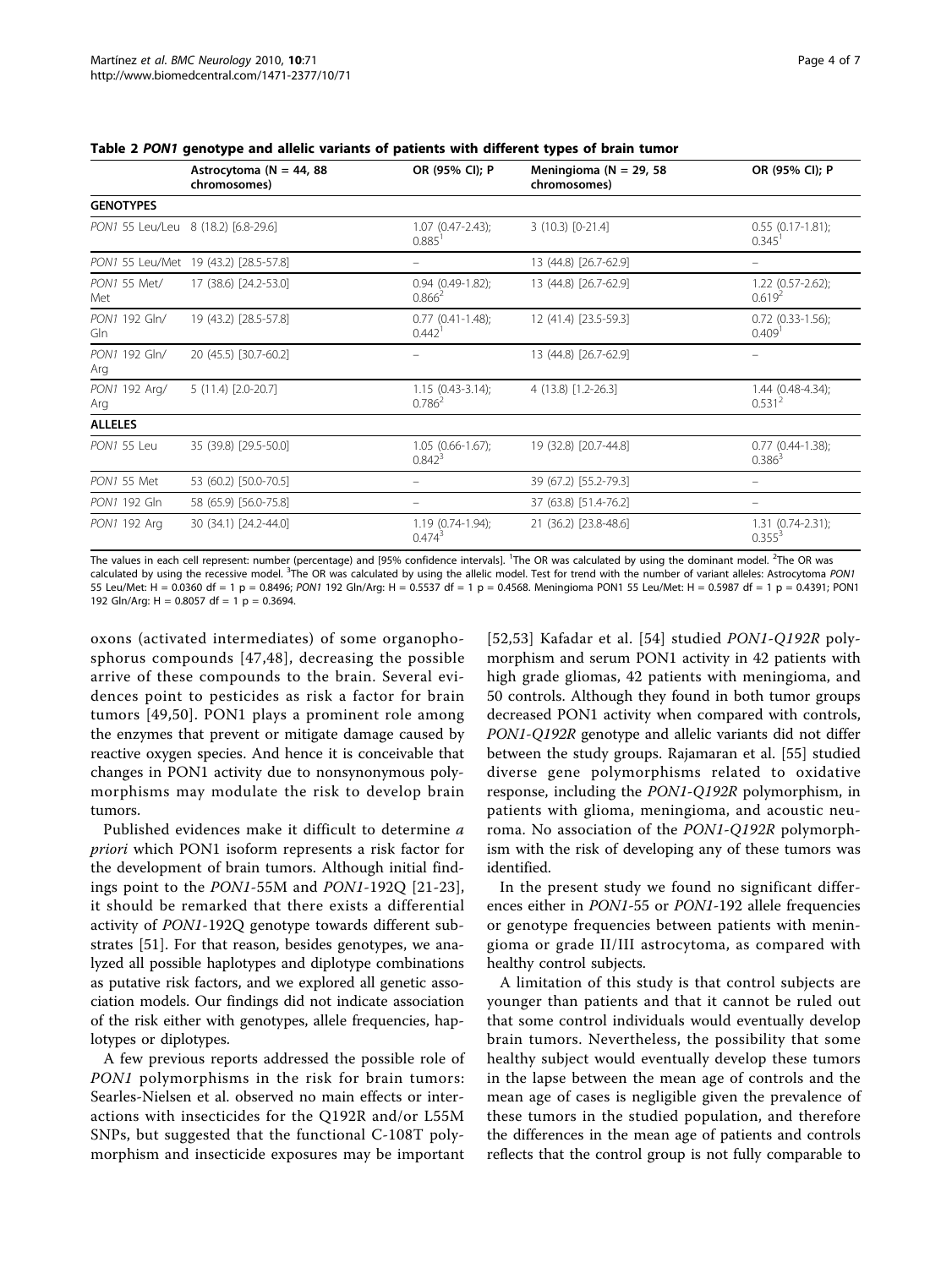<span id="page-4-0"></span>cases, but it should not influence the findings obtained in the present study. Regarding the geographical origin of the patients and controls, no genetic differences are expected because all participants were Spanish Caucasians living in close areas and because in previous genetic studies we have not detected any genetic differences between individuals from Extremadura and Madrid [[56-60](#page-6-0)]. Another limitation of this study is the absence of data regarding exposure to chlorpyrifos or diazinon. Nevertheless, it should be stated that a recent study that identified interaction between exposure to insecticide treatment and some polymorphisms of pesticide metabolism genes failed to identify a significant interaction of exposure with the nonsynonymous PON1 polymorphisms analyzed in the present study [[53\]](#page-5-0). Additional limitations are the inability to analyze other functional PON1 SNPs, such as the highly functional C-108T SNP, and the lack of PON1 activity measurements, although this does not invalidate the findings indicating the lack of a major genetic association with the SNPs analyzed in this study. In fact, clinical association of PON1 polymorphisms, but not PON1 enzyme activity, with ischemic stroke has been recently demonstrated [[61\]](#page-6-0) and vice-versa, no association between adult brain tumors and PON1 genotype, but positive association with PON1 activity has been described [[54\]](#page-5-0). In this regard, Furlong et al. recommend both, genotype determination and measurement of serum enzyme activity for evaluation of PON1's role in risk of disease or exposure [\[62\]](#page-6-0).

Another limitation of this study is the sample size of subgroups of patients according to the histological type of tumor. In this study we cannot exclude a false negative result due to the sample size. Nevertheless, the study is sufficiently powered to rule out a major association of PON1 polymorphisms. For patients with astrocytoma the study can rule out an association with OR  $\geq$  2.1, and for patients with meningioma the study can rule out an association with  $OR \geq 2.5$ . Sporadic diseasegenotype associations this strong are extremely rare, particularly with cancer risk [\[63-65](#page-6-0)]. Even considering this limitation, this study indicates the absence of a major association of the nonsynonymous PON1 polymorphisms studied with brain tumors.

## Conclusions

Common nonsynonymous PON1 polymorphisms are not related with the risk of developing astrocytoma and meningioma.

#### Acknowledgements

We are thankful to Gara Esguevillas for technical assistance. This work was financed by Grants PS09/00943, PS09/00469 and RETICS RD07/0064/0016

from Fondo de Investigación Sanitaria, Instituto de Salud Carlos III, Madrid, Spain and PRI07A005 from Junta de Extremadura, Mérida, Spain.

#### Author details

<sup>1</sup>Department of Pharmacology & Psychiatry, Medical School, University of Extremadura, Badajoz, Spain. <sup>2</sup>Service of Neurology, Hospital Doce de Octubre, Madrid, Spain. <sup>3</sup>Department of Medicine-Neurology, Hospital "Príncipe de Asturias", Universidad de Alcalá, Alcalá de Henares, Madrid, Spain. <sup>4</sup>Section of Neurology, Hospital "La Mancha-Centro", Alcázar de San Juan, Ciudad Real, Spain. <sup>5</sup>Department of Biochemistry and Molecular Biology and Genetics, University of Extremadura, Avda de Elvas s/n, 06071, Badajoz, Spain.

#### Authors' contributions

CM: acquisition of the data, critical revision, obtaining funding; administrative, technical and material support. JAM: acquisition of data; critical revision. HAN: conception and design, acquisition of the data, analysis and interpretation of the data, drafting of the submitted material, critical revision, administrative, technical and material support. FJJJ: conception and design, analysis and interpretation of the data, drafting of the submitted material, critical revision, administrative, technical and material support, and supervision. JAGA: conception and design, analysis and interpretation of the data, drafting of the submitted material, critical revision, statistical expertise, obtaining funding, and supervision. EGM: conception and design, analysis and interpretation of the data, drafting of the submitted material, critical revision, obtaining funding, and supervision.

All authors read and approved the final manuscript.

#### Competing interests

The authors declare that they have no competing interests.

Received: 15 December 2009 Accepted: 19 August 2010 Published: 19 August 2010

#### References

- 1. Parkin DM, Bray F, Ferlay J, Pisani P: [Global cancer statistics, 2002.](http://www.ncbi.nlm.nih.gov/pubmed/15761078?dopt=Abstract) CA Cancer J Clin 2005, 55(2):74-108.
- 2. Inskip PD, Linet MS, Heineman EF: [Etiology of brain tumors in adults.](http://www.ncbi.nlm.nih.gov/pubmed/8654518?dopt=Abstract) Epidemiol Rev 1995, 17(2):382-414.
- 3. De Roos AJ, Stewart PA, Linet MS, Heineman EF, Dosemeci M, Wilcosky T, Shapiro WR, Selker RG, Fine HA, Black PM, et al: [Occupation and the risk of](http://www.ncbi.nlm.nih.gov/pubmed/12749719?dopt=Abstract) [adult glioma in the United States.](http://www.ncbi.nlm.nih.gov/pubmed/12749719?dopt=Abstract) Cancer Causes Control 2003, 14(2):139-150.
- Rajaraman P, De Roos AJ, Stewart PA, Linet MS, Fine HA, Shapiro WR, Selker RG, Black PM, Inskip PD: [Occupation and risk of meningioma and](http://www.ncbi.nlm.nih.gov/pubmed/15095422?dopt=Abstract) [acoustic neuroma in the United States.](http://www.ncbi.nlm.nih.gov/pubmed/15095422?dopt=Abstract) Am J Ind Med 2004, 45(5):395-407.
- 5. Khuder SA, Mutgi AB, Schaub EA: [Meta-analyses of brain cancer and](http://www.ncbi.nlm.nih.gov/pubmed/9698994?dopt=Abstract) [farming.](http://www.ncbi.nlm.nih.gov/pubmed/9698994?dopt=Abstract) Am J Ind Med 1998, 34(3):252-260.
- 6. Smith-Rooker JL, Garrett A, Hodges LC, Shue V: [Prevalence of glioblastoma](http://www.ncbi.nlm.nih.gov/pubmed/1328422?dopt=Abstract) [multiforme subjects with prior herbicide exposure.](http://www.ncbi.nlm.nih.gov/pubmed/1328422?dopt=Abstract) J Neurosci Nurs 1992, 24(5):260-264.
- 7. Carreon T, Butler MA, Ruder AM, Waters MA, Davis-King KE, Calvert GM, Schulte PA, Connally B, Ward EM, Sanderson WT, et al: [Gliomas and farm](http://www.ncbi.nlm.nih.gov/pubmed/15866761?dopt=Abstract) [pesticide exposure in women: the Upper Midwest Health Study.](http://www.ncbi.nlm.nih.gov/pubmed/15866761?dopt=Abstract) Environ Health Perspect 2005, 113(5):546-551.
- 8. Musicco M, Sant M, Molinari S, Filippini G, Gatta G, Berrino F: [A case-control](http://www.ncbi.nlm.nih.gov/pubmed/3421243?dopt=Abstract) [study of brain gliomas and occupational exposure to chemical](http://www.ncbi.nlm.nih.gov/pubmed/3421243?dopt=Abstract) [carcinogens: the risk to farmers.](http://www.ncbi.nlm.nih.gov/pubmed/3421243?dopt=Abstract) Am J Epidemiol 1988, 128(4):778-785.
- 9. Ruder AM, Waters MA, Carreon T, Butler MA, Davis-King KE, Calvert GM, Schulte PA, Ward EM, Connally LB, Lu J, et al: [The Upper Midwest Health](http://www.ncbi.nlm.nih.gov/pubmed/17131948?dopt=Abstract) [Study: a case-control study of primary intracranial gliomas in farm and](http://www.ncbi.nlm.nih.gov/pubmed/17131948?dopt=Abstract) [rural residents.](http://www.ncbi.nlm.nih.gov/pubmed/17131948?dopt=Abstract) J Agric Saf Health 2006, 12(4):255-274.
- 10. Provost D, Cantagrel A, Lebailly P, Jaffre A, Loyant V, Loiseau H, Vital A, Brochard P, Baldi I: [Brain tumours and exposure to pesticides: a case](http://www.ncbi.nlm.nih.gov/pubmed/17537748?dopt=Abstract)[control study in southwestern France.](http://www.ncbi.nlm.nih.gov/pubmed/17537748?dopt=Abstract) Occup Environ Med 2007, 64(8):509-514.
- 11. Navas-Acien A, Pollan M, Gustavsson P, Plato N: [Occupation, exposure to](http://www.ncbi.nlm.nih.gov/pubmed/12210690?dopt=Abstract) [chemicals and risk of gliomas and meningiomas in Sweden.](http://www.ncbi.nlm.nih.gov/pubmed/12210690?dopt=Abstract) Am J Ind Med 2002, 42(3):214-227.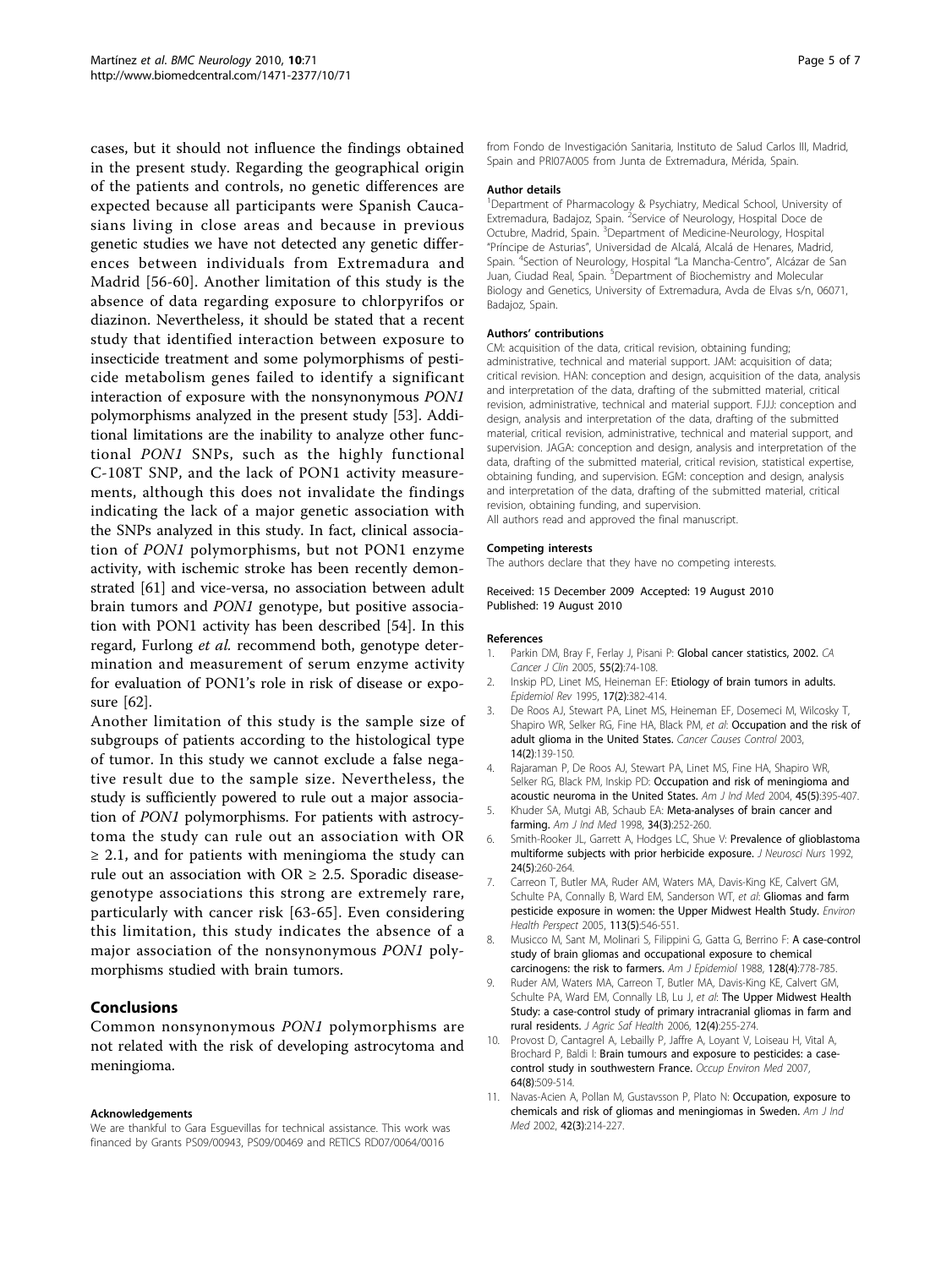- <span id="page-5-0"></span>12. Lee WJ, Colt JS, Heineman EF, McComb R, Weisenburger DD, Lijinsky W, Ward MH: [Agricultural pesticide use and risk of glioma in Nebraska,](http://www.ncbi.nlm.nih.gov/pubmed/16234405?dopt=Abstract) [United States.](http://www.ncbi.nlm.nih.gov/pubmed/16234405?dopt=Abstract) Occup Environ Med 2005, 62(11):786-792.
- 13. Schlehofer B, Hettinger I, Ryan P, Blettner M, Preston-Martin S, Little J, Arslan A, Ahlbom A, Giles GG, Howe GR, et al: [Occupational risk factors for](http://www.ncbi.nlm.nih.gov/pubmed/15386358?dopt=Abstract) [low grade and high grade glioma: results from an international case](http://www.ncbi.nlm.nih.gov/pubmed/15386358?dopt=Abstract) [control study of adult brain tumours.](http://www.ncbi.nlm.nih.gov/pubmed/15386358?dopt=Abstract) Int J Cancer 2005, 113(1):116-125.
- 14. Samanic CM, De Roos AJ, Stewart PA, Rajaraman P, Waters MA, Inskip PD: [Occupational exposure to pesticides and risk of adult brain tumors.](http://www.ncbi.nlm.nih.gov/pubmed/18299277?dopt=Abstract) Am J Epidemiol 2008, 167(8):976-985.
- 15. Qiao D, Seidler FJ, Slotkin TA: [Developmental neurotoxicity of chlorpyrifos](http://www.ncbi.nlm.nih.gov/pubmed/11673119?dopt=Abstract) [modeled in vitro: comparative effects of metabolites and other](http://www.ncbi.nlm.nih.gov/pubmed/11673119?dopt=Abstract) [cholinesterase inhibitors on DNA synthesis in PC12 and C6 cells.](http://www.ncbi.nlm.nih.gov/pubmed/11673119?dopt=Abstract) Environ Health Perspect 2001, 109(9):909-913.
- 16. Guizzetti M, Pathak S, Giordano G, Costa LG: [Effect of organophosphorus](http://www.ncbi.nlm.nih.gov/pubmed/16102884?dopt=Abstract) [insecticides and their metabolites on astroglial cell proliferation.](http://www.ncbi.nlm.nih.gov/pubmed/16102884?dopt=Abstract) Toxicology 2005, 215(3):182-190.
- 17. Cowan J, Sinton CM, Varley AW, Wians FH, Haley RW, Munford RS: [Gene](http://www.ncbi.nlm.nih.gov/pubmed/11350209?dopt=Abstract) [therapy to prevent organophosphate intoxication.](http://www.ncbi.nlm.nih.gov/pubmed/11350209?dopt=Abstract) Toxicol Appl Pharmacol 2001, 173(1):1-6.
- 18. Humbert R, Adler DA, Disteche CM, Hassett C, Omiecinski CJ, Furlong CE: [The molecular basis of the human serum paraoxonase activity](http://www.ncbi.nlm.nih.gov/pubmed/8098250?dopt=Abstract) [polymorphism.](http://www.ncbi.nlm.nih.gov/pubmed/8098250?dopt=Abstract) Nat Genet 1993, 3(1):73-76.
- 19. Adkins S, Gan KN, Mody M, La Du BN: [Molecular basis for the](http://www.ncbi.nlm.nih.gov/pubmed/7916578?dopt=Abstract) [polymorphic forms of human serum paraoxonase/arylesterase:](http://www.ncbi.nlm.nih.gov/pubmed/7916578?dopt=Abstract) [glutamine or arginine at position 191, for the respective A or B](http://www.ncbi.nlm.nih.gov/pubmed/7916578?dopt=Abstract) [allozymes.](http://www.ncbi.nlm.nih.gov/pubmed/7916578?dopt=Abstract) Am J Hum Genet 1993, 52(3):598-608.
- 20. Mackness B, Mackness MI, Arrol S, Turkie W, Julier K, Abuasha B, Miller JE, Boulton AJ, Durrington PN: [Serum paraoxonase \(PON1\) 55 and 192](http://www.ncbi.nlm.nih.gov/pubmed/9712341?dopt=Abstract) [polymorphism and paraoxonase activity and concentration in non](http://www.ncbi.nlm.nih.gov/pubmed/9712341?dopt=Abstract)[insulin dependent diabetes mellitus.](http://www.ncbi.nlm.nih.gov/pubmed/9712341?dopt=Abstract) Atherosclerosis 1998, 139(2):341-349.
- 21. Leviev I, Deakin S, James RW: [Decreased stability of the M54 isoform of](http://www.ncbi.nlm.nih.gov/pubmed/11290824?dopt=Abstract) [paraoxonase as a contributory factor to variations in human serum](http://www.ncbi.nlm.nih.gov/pubmed/11290824?dopt=Abstract) [paraoxonase concentrations.](http://www.ncbi.nlm.nih.gov/pubmed/11290824?dopt=Abstract) J Lipid Res 2001, 42(4):528-535.
- 22. Mutch E, Daly AK, Williams FM: [The Relationship between PON1](http://www.ncbi.nlm.nih.gov/pubmed/17132760?dopt=Abstract) [phenotype and PON1-192 genotype in detoxification of three oxons by](http://www.ncbi.nlm.nih.gov/pubmed/17132760?dopt=Abstract) [human liver.](http://www.ncbi.nlm.nih.gov/pubmed/17132760?dopt=Abstract) Drug Metab Dispos 2007, 35(2):315-320.
- 23. Davies HG, Richter RJ, Keifer M, Broomfield CA, Sowalla J, Furlong CE: [The](http://www.ncbi.nlm.nih.gov/pubmed/8896566?dopt=Abstract) [effect of the human serum paraoxonase polymorphism is reversed with](http://www.ncbi.nlm.nih.gov/pubmed/8896566?dopt=Abstract) [diazoxon, soman and sarin.](http://www.ncbi.nlm.nih.gov/pubmed/8896566?dopt=Abstract) Nat Genet 1996, 14(3):334-336.
- 24. Mackness MI, Mackness B, Durrington PN, Connelly PW, Hegele RA: biochemistry, genetics and relationship to plasma lipoproteins. Paraoxonase: Curr Opin Lipidol 1996, 7(2):69-76.
- 25. Mackness B, Durrington PN, Mackness MI: [The paraoxonase gene family](http://www.ncbi.nlm.nih.gov/pubmed/12151850?dopt=Abstract) [and coronary heart disease.](http://www.ncbi.nlm.nih.gov/pubmed/12151850?dopt=Abstract) Curr Opin Lipidol 2002, 13(4):357-362.
- 26. Li HL, Liu DP, Liang CC: [Paraoxonase gene polymorphisms, oxidative](http://www.ncbi.nlm.nih.gov/pubmed/14551701?dopt=Abstract) [stress, and diseases.](http://www.ncbi.nlm.nih.gov/pubmed/14551701?dopt=Abstract) J Mol Med 2003, 81(12):766-779.
- 27. Shih DM, Gu L, Xia YR, Navab M, Li WF, Hama S, Castellani LW, Furlong CE, Costa LG, Fogelman AM, et al: [Mice lacking serum paraoxonase are](http://www.ncbi.nlm.nih.gov/pubmed/9685159?dopt=Abstract) [susceptible to organophosphate toxicity and atherosclerosis.](http://www.ncbi.nlm.nih.gov/pubmed/9685159?dopt=Abstract) Nature 1998, 394(6690):284-287.
- 28. Barontini F, Sita D, Mennonna P: [A case of cystic meningioma mimicking](http://www.ncbi.nlm.nih.gov/pubmed/6181224?dopt=Abstract) [an astrocytoma.](http://www.ncbi.nlm.nih.gov/pubmed/6181224?dopt=Abstract) J Neurol 1982, 227(3):165-169.
- 29. Dario A, Marra A, Cerati M, Scamoni C, Dorizzi A: [Intracranial meningioma](http://www.ncbi.nlm.nih.gov/pubmed/8568553?dopt=Abstract) [and astrocytoma in the same patient. Case report and review of the](http://www.ncbi.nlm.nih.gov/pubmed/8568553?dopt=Abstract) [literature.](http://www.ncbi.nlm.nih.gov/pubmed/8568553?dopt=Abstract) J Neurosurg Sci 1995, 39(1):27-35.
- 30. Davis GA, Fabinyi GC, Kalnins RM, Brazenor GA, Rogers MA: [Concurrent](http://www.ncbi.nlm.nih.gov/pubmed/7753363?dopt=Abstract) [adjacent meningioma and astrocytoma: a report of three cases and](http://www.ncbi.nlm.nih.gov/pubmed/7753363?dopt=Abstract) [review of the literature.](http://www.ncbi.nlm.nih.gov/pubmed/7753363?dopt=Abstract) Neurosurgery 1995, 36(3):599-604, discussion 604- 595.
- 31. Gelabert Gonzalez M, Bollar Zabala A, Martinez Rumbo R, Garcia Allut A, Reyes Oliveros F: [\[Cerebral astrocytoma secondary to radiation of a](http://www.ncbi.nlm.nih.gov/pubmed/2856211?dopt=Abstract) [meningioma\].](http://www.ncbi.nlm.nih.gov/pubmed/2856211?dopt=Abstract) Neurologia 1988, 3(2):68-70.
- 32. Horoupian DS, Lax F, Suzuki K: [Extracerebral leptomeningeal astrocytoma](http://www.ncbi.nlm.nih.gov/pubmed/583126?dopt=Abstract) [mimicking a meningioma.](http://www.ncbi.nlm.nih.gov/pubmed/583126?dopt=Abstract) Arch Pathol Lab Med 1979, 103(13):676-679.
- 33. Jenkinson MD, Javadpour M, du Plessis D, Shaw MD: [Synchronous basal](http://www.ncbi.nlm.nih.gov/pubmed/12820764?dopt=Abstract) [cell carcinoma and meningioma following cranial irradiation for a](http://www.ncbi.nlm.nih.gov/pubmed/12820764?dopt=Abstract) [pilocytic astrocytoma.](http://www.ncbi.nlm.nih.gov/pubmed/12820764?dopt=Abstract) Br J Neurosurg 2003, 17(2):182-184.
- 34. Malhotra V, Beohar PC, Paul DN, Kumar S: [Meningioma in association with](http://www.ncbi.nlm.nih.gov/pubmed/6873998?dopt=Abstract) astrocytoma-[a case report.](http://www.ncbi.nlm.nih.gov/pubmed/6873998?dopt=Abstract) Indian J Cancer 1983, 20(1A):86-88.
- 35. Prayson RA, Chowdhary S, Woodhouse S, Hanson M, Nair S: [Collision of a](http://www.ncbi.nlm.nih.gov/pubmed/11842378?dopt=Abstract) [syncytial meningioma and malignant astrocytoma.](http://www.ncbi.nlm.nih.gov/pubmed/11842378?dopt=Abstract) Ann Diagn Pathol 2002, 6(1):44-48.
- 36. Elexpuru-Camiruaga J, Buxton N, Kandula V, Dias PS, Campbell D, McIntosh J, Broome J, Jones P, Inskip A, Alldersea J, et al: [Susceptibility to](http://www.ncbi.nlm.nih.gov/pubmed/7671227?dopt=Abstract) [astrocytoma and meningioma: influence of allelism at glutathione S](http://www.ncbi.nlm.nih.gov/pubmed/7671227?dopt=Abstract)[transferase \(GSTT1 and GSTM1\) and cytochrome P-450 \(CYP2D6\) loci.](http://www.ncbi.nlm.nih.gov/pubmed/7671227?dopt=Abstract) Cancer Res 1995, 55(19):4237-4239.
- 37. Kumar R, Kamdar D, Madden L, Hills C, Crooks D, O'Brien D, Greenman J: [Th1/Th2 cytokine imbalance in meningioma, anaplastic astrocytoma and](http://www.ncbi.nlm.nih.gov/pubmed/16685388?dopt=Abstract) [glioblastoma multiforme patients.](http://www.ncbi.nlm.nih.gov/pubmed/16685388?dopt=Abstract) Oncol Rep 2006, 15(6):1513-1516.
- 38. Olivera M, Martinez C, Molina JA, Alonso-Navarro H, Jimenez-Jimenez FJ, Garcia-Martin E, Benitez J, Agundez JA: [Increased frequency of rapid](http://www.ncbi.nlm.nih.gov/pubmed/16629768?dopt=Abstract) [acetylator genotypes in patients with brain astrocytoma and](http://www.ncbi.nlm.nih.gov/pubmed/16629768?dopt=Abstract) [meningioma.](http://www.ncbi.nlm.nih.gov/pubmed/16629768?dopt=Abstract) Acta Neurol Scand 2006, 113(5):322-326.
- Kucukali CI, Aydin M, Ozkok E, Orhan N, Cakir U, Kilic G, Ozbek Z, Ince N, Kara I: [Paraoxonase-1 55/192 genotypes in schizophrenic patients and](http://www.ncbi.nlm.nih.gov/pubmed/19018234?dopt=Abstract) [their relatives in Turkish population.](http://www.ncbi.nlm.nih.gov/pubmed/19018234?dopt=Abstract) Psychiatr Genet 2008, 18(6):289-294.
- 40. Garcia-Martin E, Martinez C, Alonso-Navarro H, Benito-Leon J, Puertas I, Rubio L, Lopez-Alburquerque T, Agundez JA, Jimenez-Jimenez FJ: [Paraoxonase 1 \(PON1\) polymorphisms and risk for essential tremor.](http://www.ncbi.nlm.nih.gov/pubmed/20050883?dopt=Abstract) Eur J Neurol 2009, 17(6):879-81.
- 41. Martinez C, Garcia-Martin E, Benito-Leon J, Calleja P, Diaz-Sanchez M, Pisa D, Alonso-Navarro H, Ayuso-Peralta L, Torrecilla D, Agundez JA, Jimenez-Jimenez FJ: [Paraoxonase 1 Polymorphisms Are Not Related with the Risk](http://www.ncbi.nlm.nih.gov/pubmed/19826962?dopt=Abstract) [for Multiple Sclerosis.](http://www.ncbi.nlm.nih.gov/pubmed/19826962?dopt=Abstract) Neuromolecular Med 2009.
- 42. Stephens M, Donnelly P: [A comparison of bayesian methods for](http://www.ncbi.nlm.nih.gov/pubmed/14574645?dopt=Abstract) [haplotype reconstruction from population genotype data.](http://www.ncbi.nlm.nih.gov/pubmed/14574645?dopt=Abstract) Am J Hum Genet 2003, 73(5):1162-1169.
- 43. Agundez JA, Golka K, Martinez C, Selinski S, Blaszkewicz M, Garcia-Martin E: [Unraveling ambiguous NAT2 genotyping data.](http://www.ncbi.nlm.nih.gov/pubmed/18664443?dopt=Abstract) Clin Chem 2008, 54(8):1390-1394.
- 44. Purcell S, Neale B, Todd-Brown K, Thomas L, Ferreira MA, Bender D, Maller J, Sklar P, de Bakker PI, Daly MJ, et al: [PLINK: a tool set for whole-genome](http://www.ncbi.nlm.nih.gov/pubmed/17701901?dopt=Abstract) [association and population-based linkage analyses.](http://www.ncbi.nlm.nih.gov/pubmed/17701901?dopt=Abstract) Am J Hum Genet 2007, 81(3):559-575.
- 45. el-Bacha RS, Minn A: [Drug metabolizing enzymes in cerebrovascular](http://www.ncbi.nlm.nih.gov/pubmed/10099836?dopt=Abstract) [endothelial cells afford a metabolic protection to the brain.](http://www.ncbi.nlm.nih.gov/pubmed/10099836?dopt=Abstract) Cell Mol Biol (Noisy-le-grand) 1999, 45(1):15-23.
- 46. Ravindranath V: [Metabolism of xenobiotics in the central nervous system:](http://www.ncbi.nlm.nih.gov/pubmed/9783722?dopt=Abstract) [implications and challenges.](http://www.ncbi.nlm.nih.gov/pubmed/9783722?dopt=Abstract) Biochem Pharmacol 1998, 56(5):547-551.
- 47. Cole TB, Jansen K, Park S, Li WF, Furlong CE, Costa LG: [The Toxicity of](http://www.ncbi.nlm.nih.gov/pubmed/20221870?dopt=Abstract) [Mixtures of Specific Organophosphate Compounds is Modulated by](http://www.ncbi.nlm.nih.gov/pubmed/20221870?dopt=Abstract) [Paraoxonase 1 Status.](http://www.ncbi.nlm.nih.gov/pubmed/20221870?dopt=Abstract) Adv Exp Med Biol 2010, 660:47-60.
- 48. Jansen KL, Cole TB, Park SS, Furlong CE, Costa LG: [Paraoxonase 1 \(PON1\)](http://www.ncbi.nlm.nih.gov/pubmed/19371602?dopt=Abstract) [modulates the toxicity of mixed organophosphorus compounds.](http://www.ncbi.nlm.nih.gov/pubmed/19371602?dopt=Abstract) Toxicol Appl Pharmacol 2009, 236(2):142-153.
- 49. Infante-Rivard C, Weichenthal S: [Pesticides and childhood cancer an](http://www.ncbi.nlm.nih.gov/pubmed/18074305?dopt=Abstract) [update of Zahm and Ward](http://www.ncbi.nlm.nih.gov/pubmed/18074305?dopt=Abstract)'s 1998 review. J Toxicol Environ Health B Crit Rev 2007, 10(1-2):81-99.
- 50. Zahm SH, Ward MH: [Pesticides and childhood cancer.](http://www.ncbi.nlm.nih.gov/pubmed/9646054?dopt=Abstract) Environ Health Perspect 1998, 106(Suppl 3):893-908.
- 51. Li WF, Costa LG, Richter RJ, Hagen T, Shih DM, Tward A, Lusis AJ, Furlong CE: [Catalytic efficiency determines the in-vivo efficacy of PON1](http://www.ncbi.nlm.nih.gov/pubmed/11191881?dopt=Abstract) [for detoxifying organophosphorus compounds.](http://www.ncbi.nlm.nih.gov/pubmed/11191881?dopt=Abstract) Pharmacogenetics 2000, 10(9):767-779.
- 52. Searles Nielsen S, Mueller BA, De Roos AJ, Viernes HM, Farin FM, Checkoway H: [Risk of brain tumors in children and susceptibility to](http://www.ncbi.nlm.nih.gov/pubmed/16002382?dopt=Abstract) [organophosphorus insecticides: the potential role of paraoxonase](http://www.ncbi.nlm.nih.gov/pubmed/16002382?dopt=Abstract) [\(PON1\).](http://www.ncbi.nlm.nih.gov/pubmed/16002382?dopt=Abstract) Environ Health Perspect 2005, 113(7):909-913.
- 53. Nielsen SS, McKean-Cowdin R, Farin FM, Holly EA, Preston-Martin S, Mueller BA: [Childhood brain tumors, residential insecticide exposure, and](http://www.ncbi.nlm.nih.gov/pubmed/20056567?dopt=Abstract) [pesticide metabolism genes.](http://www.ncbi.nlm.nih.gov/pubmed/20056567?dopt=Abstract) Environ Health Perspect 2010, 118(1):144-149.
- 54. Kafadar AM, Ergen A, Zeybek U, Agachan B, Kuday C, Isbir T: [Paraoxonase](http://www.ncbi.nlm.nih.gov/pubmed/16142697?dopt=Abstract) [192 gene polymorphism and serum paraoxonase activity in high grade](http://www.ncbi.nlm.nih.gov/pubmed/16142697?dopt=Abstract) [gliomas and meningiomas.](http://www.ncbi.nlm.nih.gov/pubmed/16142697?dopt=Abstract) Cell Biochem Funct 2006, 24(5):455-460.
- 55. Rajaraman P, Hutchinson A, Rothman N, Black PM, Fine HA, Loeffler JS, Selker RG, Shapiro WR, Linet MS, Inskip PD: [Oxidative response gene](http://www.ncbi.nlm.nih.gov/pubmed/18682580?dopt=Abstract) [polymorphisms and risk of adult brain tumors.](http://www.ncbi.nlm.nih.gov/pubmed/18682580?dopt=Abstract) Neuro Oncol 2008, 10(5):709-715.